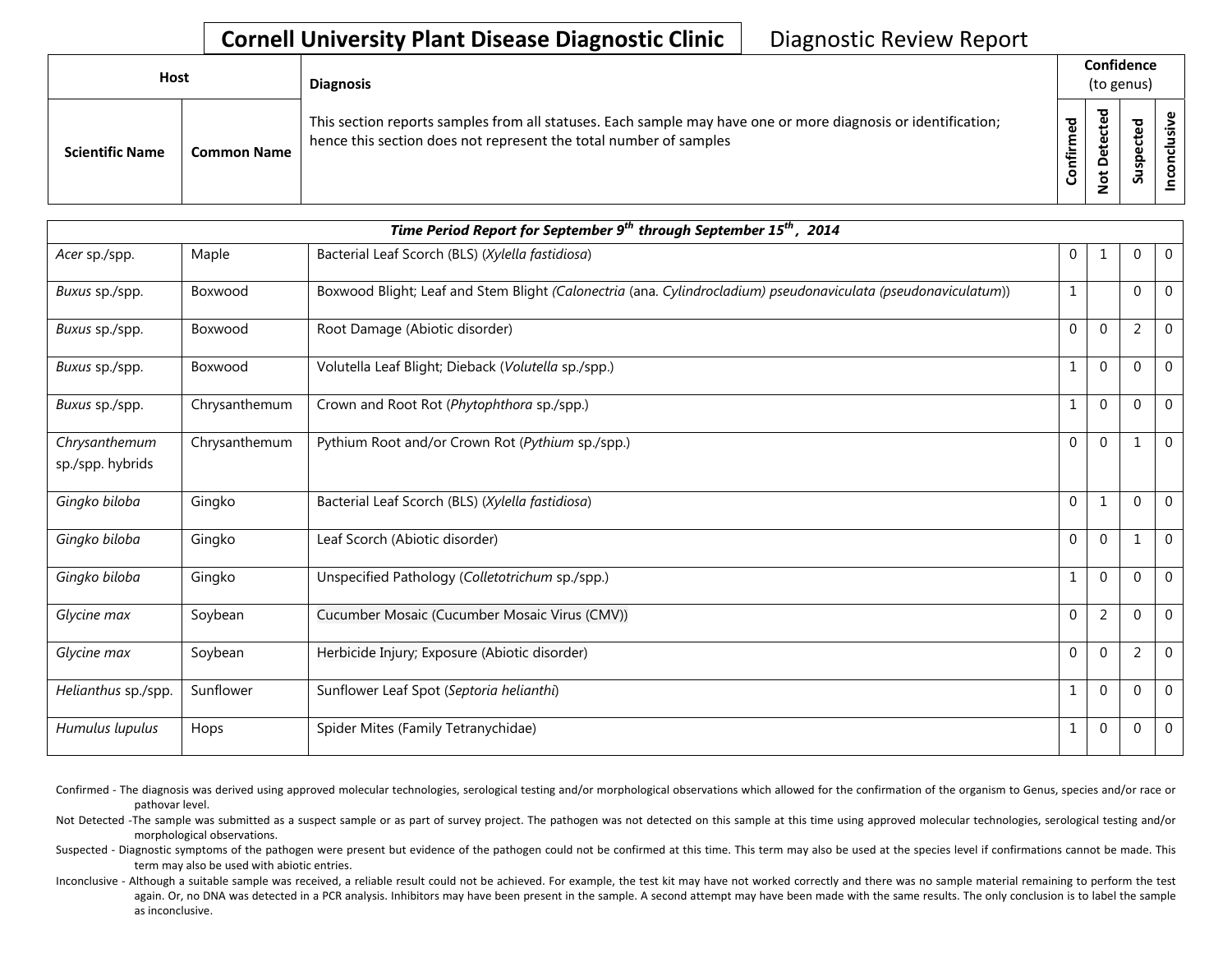| Host                   |                    | <b>Diagnosis</b>                                                                                                                                                                   |                      |                                             | Confidence<br>(to genus) |   |
|------------------------|--------------------|------------------------------------------------------------------------------------------------------------------------------------------------------------------------------------|----------------------|---------------------------------------------|--------------------------|---|
| <b>Scientific Name</b> | <b>Common Name</b> | This section reports samples from all statuses. Each sample may have one or more diagnosis or identification;<br>hence this section does not represent the total number of samples | ਠ<br>Ō<br>Ě<br>onfir | ठ<br>$\mathbf \omega$<br>⊷<br>▭<br><u>g</u> | ठ<br>9s<br>వె            | ึ |

| Humulus lupulus            | Hops                                | Unspecified Pathology (Botrytis sp./spp.)                           | 1            | $\Omega$     | $\Omega$       | $\mathbf 0$  |
|----------------------------|-------------------------------------|---------------------------------------------------------------------|--------------|--------------|----------------|--------------|
| Lycopersicon<br>esculentum | Tomato                              | Late Blight (Phytophthora infestans)                                | $\mathbf{1}$ | $\Omega$     | $\mathbf 0$    | $\mathbf 0$  |
| Magnolia sp./spp.          | Magnolia                            | Not Pathogen; Saprophyte (Secondary Agents; Saprophytes; Unspecif.) | $\mathbf{1}$ | $\mathbf{0}$ | $\mathbf{0}$   | 0            |
| Magnolia sp./spp.          | Magnolia                            | Wound Canker (Abiotic disorder)                                     | $\Omega$     | $\Omega$     | 1              | $\mathbf 0$  |
| Petroselinium<br>crispum   | Parsley                             | Alternaria Leaf Spot (Alternaria sp./spp.)                          | $\mathbf{1}$ | $\Omega$     | $\mathbf{0}$   | $\mathbf 0$  |
| Petroselinium<br>crispum   | Parsley                             | Septoria Leaf Spot (Septoria petroselini)                           | 1            | $\mathbf 0$  | $\Omega$       | $\mathbf 0$  |
| Pinus sp./spp.             | Pine                                | Dieback; Canker (Diplodia sp./spp.)                                 | $\mathbf{1}$ | $\mathbf 0$  | $\mathbf{0}$   | $\mathbf 0$  |
| Pinus sp./spp.             | Pine                                | Unknown Abiotic Disorder (Abiotic disorder)                         | $\Omega$     | $\Omega$     | $\overline{2}$ | $\mathbf 0$  |
| Poa/Agrostis<br>sp./spp.   | Mix Ann.<br>bluegrass;<br>bentgrass | Thatch Collapse Disease (Sphaerobolus stellatus)                    | $\Omega$     | $\Omega$     | 1              | $\mathbf 0$  |
| Quercus bicolor            | Swamp White<br>oak                  | Bacterial Leaf Scorch (BLS) (Xylella fastidiosa)                    | $\mathbf{1}$ | $\Omega$     | $\mathbf 0$    | $\mathbf{0}$ |

Confirmed - The diagnosis was derived using approved molecular technologies, serological testing and/or morphological observations which allowed for the confirmation of the organism to Genus, species and/or race or pathovar level.

Not Detected -The sample was submitted as a suspect sample or as part of survey project. The pathogen was not detected on this sample at this time using approved molecular technologies, serological testing and/or morphological observations.

Suspected - Diagnostic symptoms of the pathogen were present but evidence of the pathogen could not be confirmed at this time. This term may also be used at the species level if confirmations cannot be made. This term may also be used with abiotic entries.

Inconclusive - Although a suitable sample was received, a reliable result could not be achieved. For example, the test kit may have not worked correctly and there was no sample material remaining to perform the test again. Or, no DNA was detected in a PCR analysis. Inhibitors may have been present in the sample. A second attempt may have been made with the same results. The only conclusion is to label the sample as inconclusive.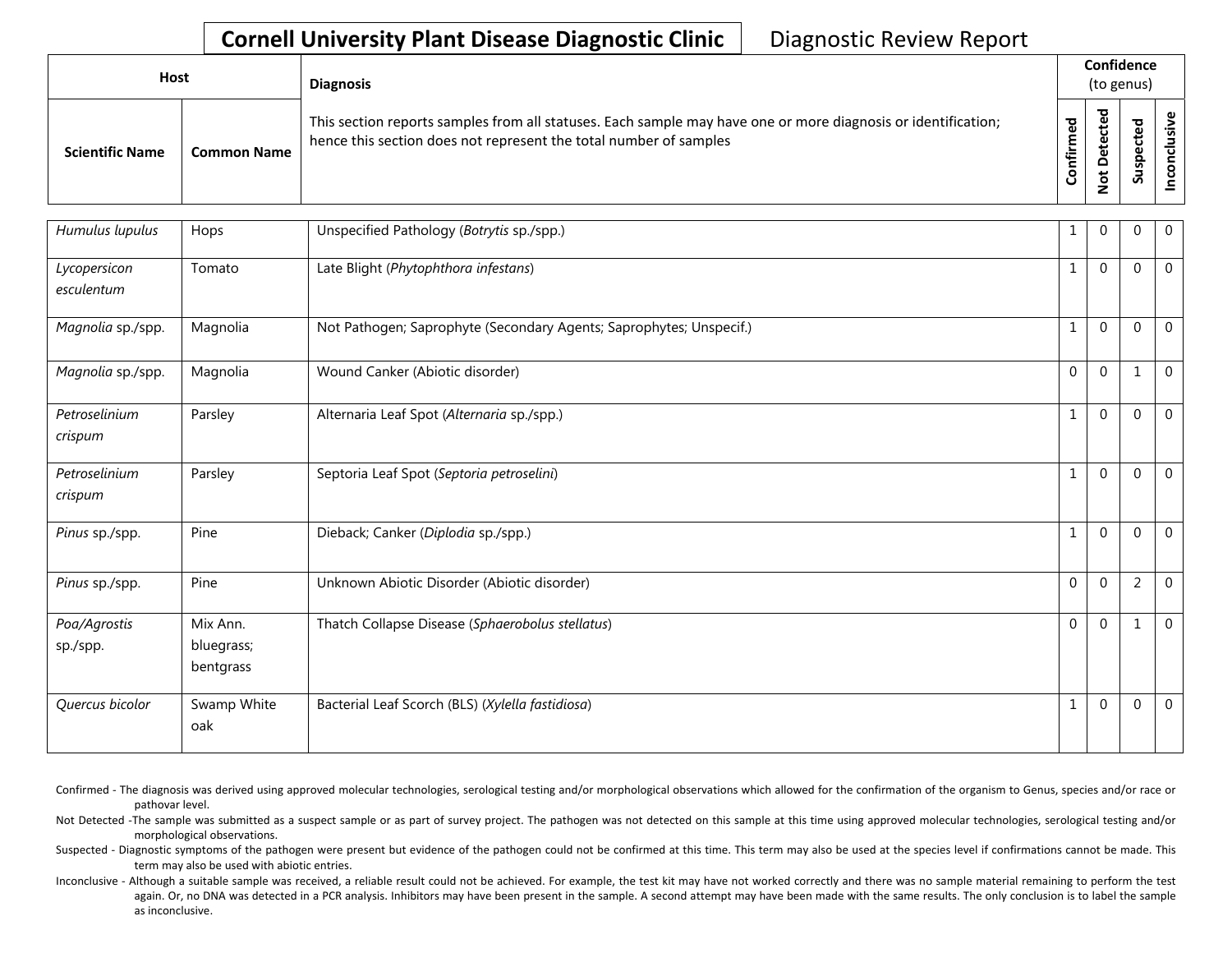| <b>Host</b>            |                    | <b>Diagnosis</b>                                                                                                                                                                   | Confidence<br>(to genus) |   |                                      |   |  |  |  |  |
|------------------------|--------------------|------------------------------------------------------------------------------------------------------------------------------------------------------------------------------------|--------------------------|---|--------------------------------------|---|--|--|--|--|
| <b>Scientific Name</b> | <b>Common Name</b> | This section reports samples from all statuses. Each sample may have one or more diagnosis or identification;<br>hence this section does not represent the total number of samples | ਠ<br>tir                 | ಾ | ᇴ<br>Φ<br>ں<br>ω<br>௨<br>S<br>۔<br>S | ൧ |  |  |  |  |

| Quercus bicolor           | Swamp White<br>oak    | Oak Wilt (Ceratocystis (Chalara) fagacearum (quercina))                | 0            | 1            | $\mathbf 0$    | $\mathbf 0$ |
|---------------------------|-----------------------|------------------------------------------------------------------------|--------------|--------------|----------------|-------------|
| Quercus phellos           | <b>Willow Oak</b>     | Additional Sample Requested (Identification Analysis)                  | $\mathbf{1}$ | $\mathbf 0$  | 0              | $\mathbf 0$ |
| Quercus phellos           | <b>Willow Oak</b>     | Wood Rot Fungus (Inonotus sp./spp.)                                    | 0            | $\mathbf 0$  | $\mathbf{1}$   | $\mathbf 0$ |
| Quercus sp./spp.<br>white | <b>White Oaks</b>     | Anthracnose (Apiognomonia (Discula) errabunda (quercina) (umbrinella)) | $\mathbf{1}$ | $\mathbf 0$  | 0              | $\mathbf 0$ |
| Stewartia sp./spp.        | Stewartia             | Bacterial Leaf Scorch (BLS) (Xylella fastidiosa)                       | 0            | $\mathbf{1}$ | 0              | $\mathbf 0$ |
| Stewartia sp./spp.        | Stewartia             | Transplant Shock; Stress (Abiotic disorder)                            | 0            | $\mathbf 0$  | $\mathbf{1}$   | $\mathbf 0$ |
| Vaccinium<br>corymbosum   | Highbush<br>Blueberry | Not Pathogen; Saprophyte (Secondary Agents; Saprophytes; Unspecif.)    | 1            | $\mathbf 0$  | 0              | $\mathbf 0$ |
| Vaccinium<br>corymbosum   | Highbush<br>Blueberry | Root Damage (Abiotic disorder)                                         | 0            | $\mathbf 0$  | 1              | 0           |
| Vaccinium sp./spp.        | Blueberry             | Leaf Rust (Naohidemyces (Pucciniastrum) vacciniorum (vaccinii))        | 1            | $\mathbf 0$  | 0              | 0           |
| Vitis sp./spp.            | Grape                 | Foliar Nematodes (Aphelenchoides sp./spp.)                             | 1            | $\mathbf 0$  | 0              | $\mathbf 0$ |
| Vitis sp./spp.            | Grape                 | Plant Parasitic Nematodes (Unspecified Genera)                         | 0            | $\mathbf{1}$ | $\mathbf{0}$   | $\mathbf 0$ |
| Vitis sp./spp.            | Grape                 | Site Disturbance (Abiotic disorder)                                    | 0            | 0            | $\overline{2}$ | $\mathbf 0$ |

Confirmed - The diagnosis was derived using approved molecular technologies, serological testing and/or morphological observations which allowed for the confirmation of the organism to Genus, species and/or race or pathovar level.

Not Detected -The sample was submitted as a suspect sample or as part of survey project. The pathogen was not detected on this sample at this time using approved molecular technologies, serological testing and/or morphological observations.

Suspected - Diagnostic symptoms of the pathogen were present but evidence of the pathogen could not be confirmed at this time. This term may also be used at the species level if confirmations cannot be made. This term may also be used with abiotic entries.

Inconclusive - Although a suitable sample was received, a reliable result could not be achieved. For example, the test kit may have not worked correctly and there was no sample material remaining to perform the test again. Or, no DNA was detected in a PCR analysis. Inhibitors may have been present in the sample. A second attempt may have been made with the same results. The only conclusion is to label the sample as inconclusive.